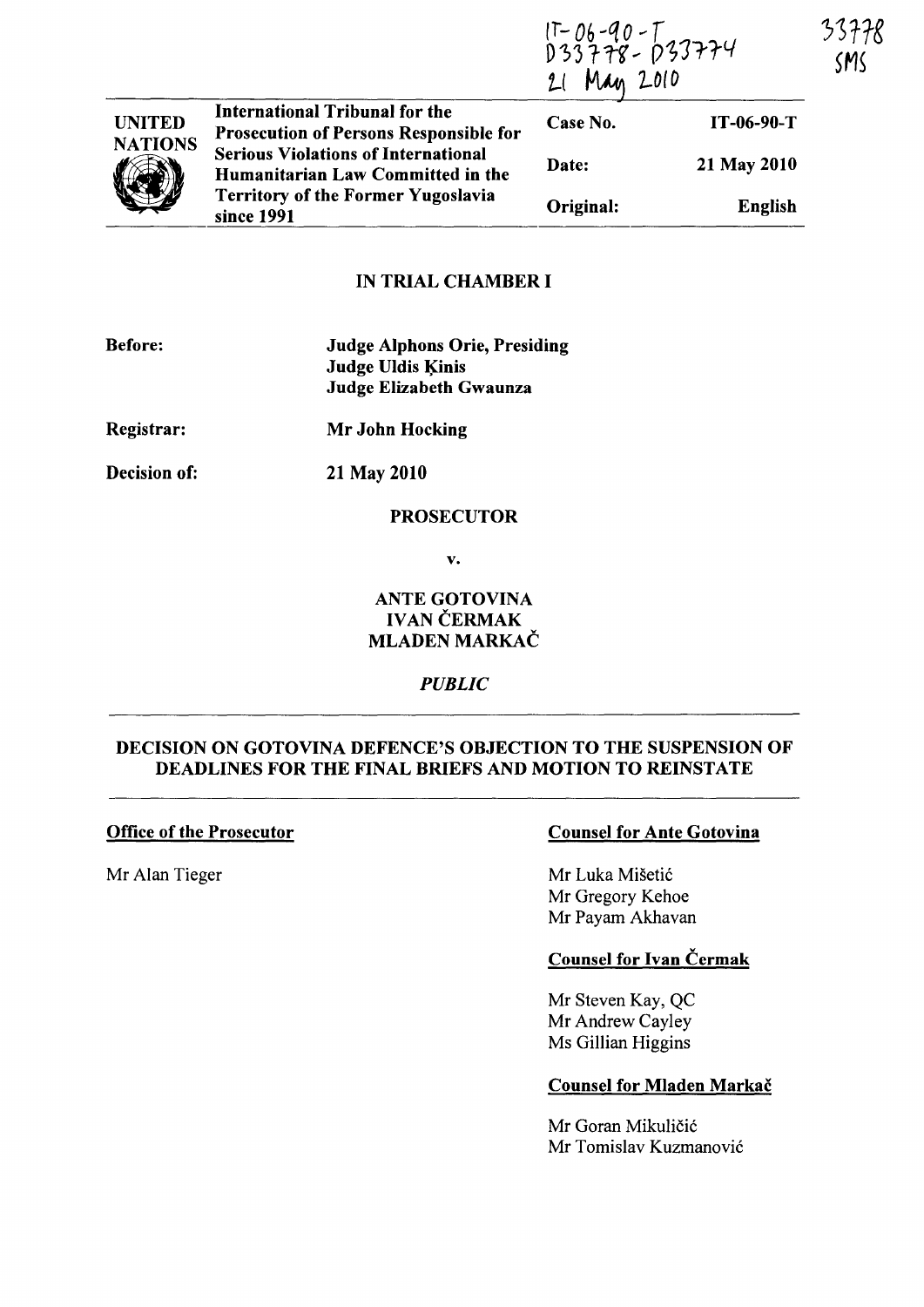### **PROCEDURAL HISTORY**

1. On 26 March 2010, the Chamber ordered the parties to submit their final briefs by 31 May 2010 and added that, should further developments make this time-line unlikely, the Chamber would consider entertaining requests for extensions of time.<sup>1</sup> On 21 April 2010, the Chamber granted the Prosecution's motion to reopen its case-in-chief? In the same Decision, the Chamber suspended until further notice the 31 May 2010 deadline to submit final briefs.<sup>3</sup> On 22 April 2010, the Gotovina Defence filed an objection to the Chamber's suspension of deadline for the final briefs and moved the Chamber to reinstate the 31 May 2010 deadline ("Gotovina Request").<sup>4</sup> On 3 May 2010, the Prosecution responded, asking that the Gotovina Request be denied.<sup>5</sup> On 4 May 2010, the Gotovna Defence sought leave to reply to the Prosecution's response.<sup>6</sup> On 6 May 2010, the Chamber denied leave to reply, and informed the parties accordingly through an informal communication.

#### **SUBMISSIONS OF THE PARTIES**

2. The Gotovina Defence submits that the suspension of the deadline runs contrary to the representations made by the Chamber that the 31 May 2010 deadline "included the possibility that the Prosecution's case would be reopened".<sup>7</sup> Furthermore, in the Gotovina Defence's submission, while all parties endeavoured to ensure an expeditious conclusion to the trial, the Chamber in recent months "has not demonstrated the same sense of urgency".<sup>8</sup> In support of its assertion, the Gotovina Defence submits that the Chamber took "more than three months to hear only six witnesses" and noted the "protracted time" taken by the Chamber to resolve the Prosecution's Rule 54 *bis* motion.<sup>9</sup> According to the Gotovina Defence, these "excessive and urmecessary delays" significantly prejudice the Accused Gotovina and are contrary to his right to be tried without undue delay.<sup>10</sup>

 $1$  T. 28047.

<sup>2</sup> Decision on Prosecution's Motion to Reopen Its Case, 21 Apri1201O.

<sup>3</sup> Ibid., p. 9.

<sup>&</sup>lt;sup>4</sup> Ante Gotovina's Objection to Trial Chamber Suspension of Deadlines for Final Briefs and Motions to Reinstate, 22 April 2010.

<sup>5</sup> Prosecution's Response to Ante Gotovina's Objection to Trial Chamber Suspension of Deadlines for Final Briefs and Motion to Reinstate, 3 May 2010 ("Prosecution's Response").

<sup>6</sup> Gotovina Defence Motion for Leave to Reply to the Prosecution's Response to Ante Gotovina's Objection to Trial Chamber Suspension of Final Briefs and Motion to Reinstate, 4 May 2010.

Gotovina Request, para. 2.

<sup>8</sup> Gotovina Request, para. 4.

<sup>&</sup>lt;sup>9</sup> Ibid. 10 Ibid.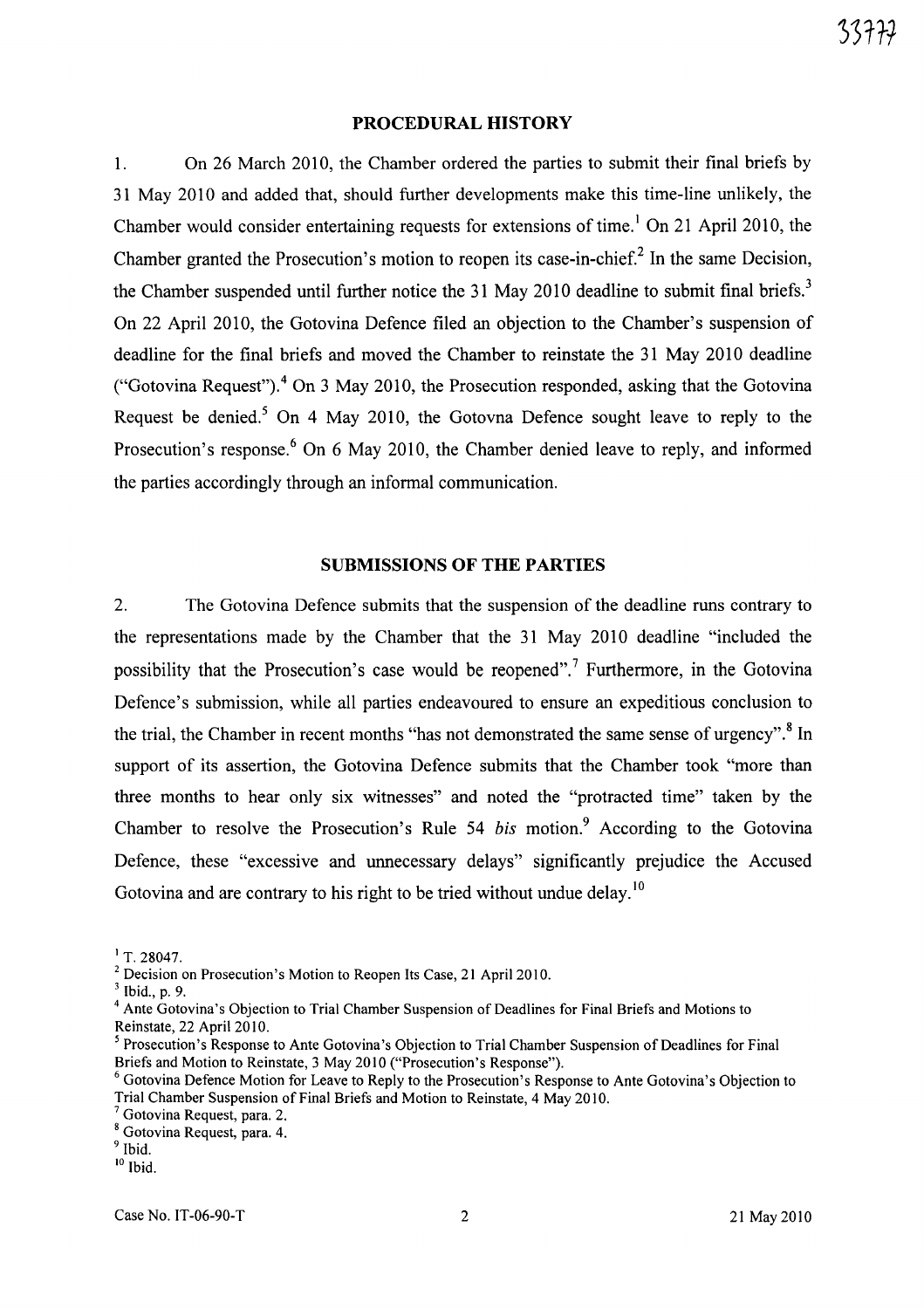3. The Prosecution responds that it would be illogical and contrary to common sense to maintain the 31 May 2010 deadline, as it is uncertain whether all the evidence will have been heard by that date.<sup>11</sup> In fact, the Prosecution argues that it would be impractical and inefficient to require the parties to file final briefs before they have all presented their evidence and closed their cases.<sup>12</sup> In addition, it submits that it was obvious that the reopening could cause an extension of the duration of the trial, and yet the Gotovina Defence neither objected to the motion to reopen nor raised objections to the substance of the Chamber's decision to reopen.<sup>13</sup> The Prosecution also notes that in long and complex trials such as the present one, there are many factors and uncertainties which may require scheduling adjustments. 14 By way of example, the Prosecution recalls the five-week adjournment granted to the Defence in connection with the Prosecution's Further Clarification, arguing that Gotovina presumably benefited from it and that the fact that Gotovina may not benefit from an adjournment at this stage does not imply that the delay is either improper or prejudicial.<sup>15</sup> The Prosecution also argues that the Gotovina Defence's submissions concerning the time taken to hear the Chamber witnesses are based on questionable calculations and superficial analysis, and that the assertions concerning the violations of Gotovina's right to be tried without undue delay are unfounded. <sup>16</sup>

#### **DISCUSSION**

4. Once the Chamber has issued a decision, parties have two procedural avenues available to challenge it. The first one is offered by Rule 73 (B) of the Rules, and consists of requesting certification to appeal the decision before the Appeals Chamber. The second one is a request for reconsideration. In spite of the fact that the Gotovina Defence has not opted to pursue either of these avenues, the Chamber will exceptionally deal with the merits of the Gotovina Request.

5. The suspension of the deadline for the final briefs does not create an unnecessary delay. Rather, it is the logical and necessary consequence of the reopening of the Prosecution's case. The Chamber set the 31 May 2010 deadline before deciding on the

<sup>&</sup>lt;sup>11</sup> Prosecution's Response, para 2.

<sup>&</sup>lt;sup>12</sup> Prosecution's Response, para 3.

<sup>&</sup>lt;sup>13</sup> Prosecution's Response, para. 4.

<sup>&</sup>lt;sup>14</sup> Prosecution's Response, para 5.

<sup>&</sup>lt;sup>15</sup> Prosecution's Response, para. 6, citing Decision on Joint Defence Request for a Stay of the Proceedings, 23 March 2009.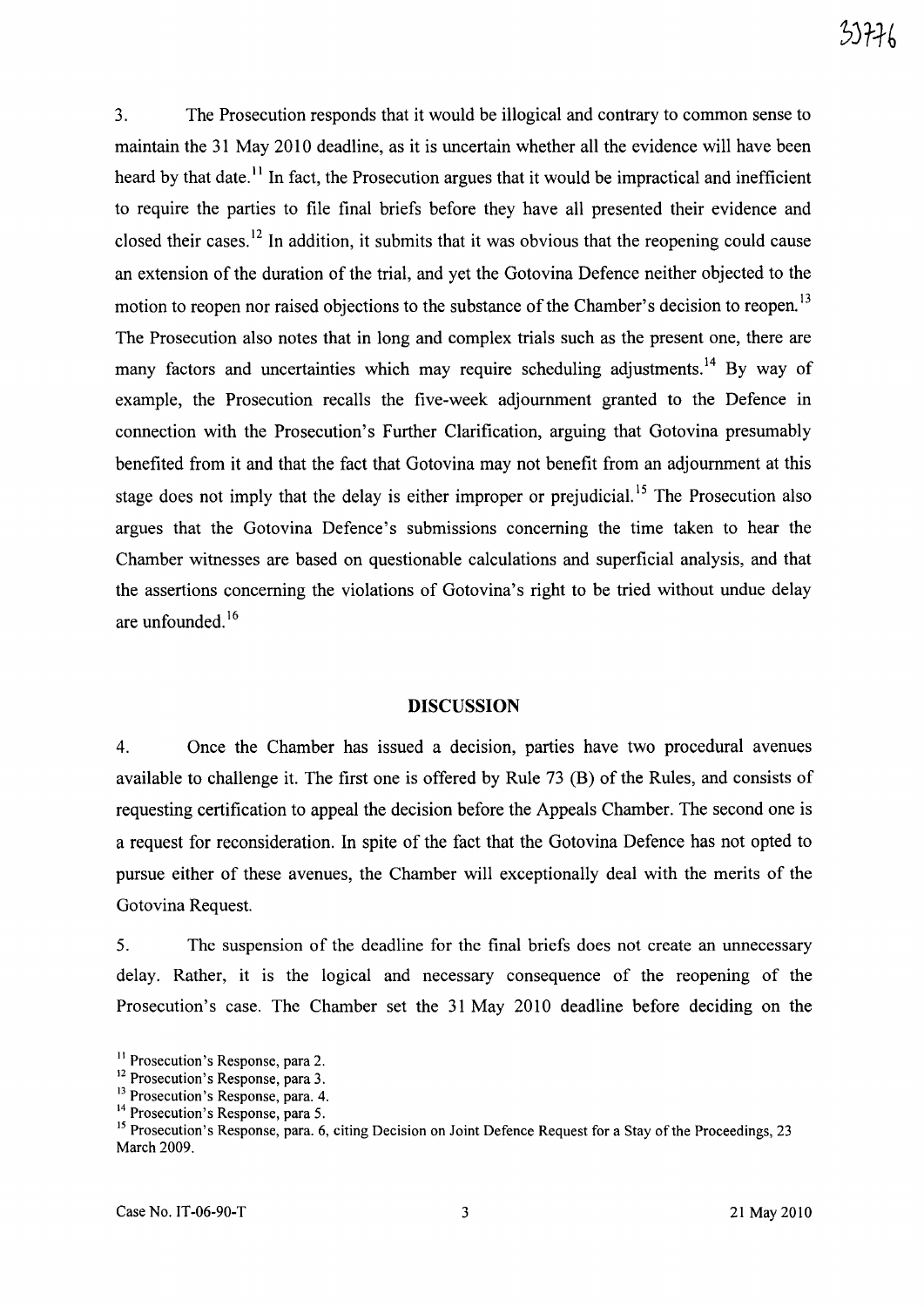reopening. In this regard, the reference to the pending motion to reopen, in the Chamber's oral scheduling of the 31 May 2010 deadline,<sup>17</sup> should not be interpreted as excluding the possibility of the deadline being rescheduled following the Chamber's decision on the reopening of the Prosecution's case. The Prosecution's witnesses in reopening will start testifying on 2 June 2010.<sup>18</sup> Furthermore, the Čermak Defence has already requested to call two witnesses in response.<sup>19</sup> The Markac Defence has also announced that it might call witnesses.<sup>20</sup> Final briefs are dealt with by Rule 86 (B) of the Rules in connection with the presentation of final arguments, which are heard by a Trial Chamber "after the presentation of all the evidence". The submission of final briefs offers to the parties the opportunity of showing how the evidence on the record supports their theory of the case. It is clear that the hearing of all the evidence in this case will not be concluded by 31 May 2010, and reinstating that deadline would therefore be inappropriate. Considering that the parties have already started preparations for the final briefs, the Chamber announces that it might set a new short deadline in due course.

#### **DISPOSITION**

6. For the foregoing reasons the Chamber **DENIES** the Gotovina Request.

Done in English and French, the English version being authoritative.

/ Judge Alphons Orie Presiding Judge

Dated this  $21<sup>st</sup>$  day of May 2010 At The Hague The Netherlands

Case No. 1T-06-90-T 4 21 May 2010

<sup>&</sup>lt;sup>16</sup> Prosecution's Response, paras 7-10.

<sup>&</sup>lt;sup>17</sup> T. 28047.

<sup>&</sup>lt;sup>18</sup> Order Scheduling a Hearing, 14 May 2010.

<sup>&</sup>lt;sup>19</sup> Ivan Čermak's Motion to Call Evidence in Response to the Reopening of the Prosecution's Case, 19 May 2010, para. 15.

<sup>&</sup>lt;sup>20</sup> Defendant Mladen Markač's Consolidated Response to Prosecution's Motion to Re-open its Case and its Further Submission in Support of the Motion, 18 March 2010, para. 23; Defendant Mladen Markac's Request for Certification to Appeal the Trial Chamber's 21 April 2010 Decision on Prosecution's Motion to Reopen Its Case, 28 April 2010, para. 6.